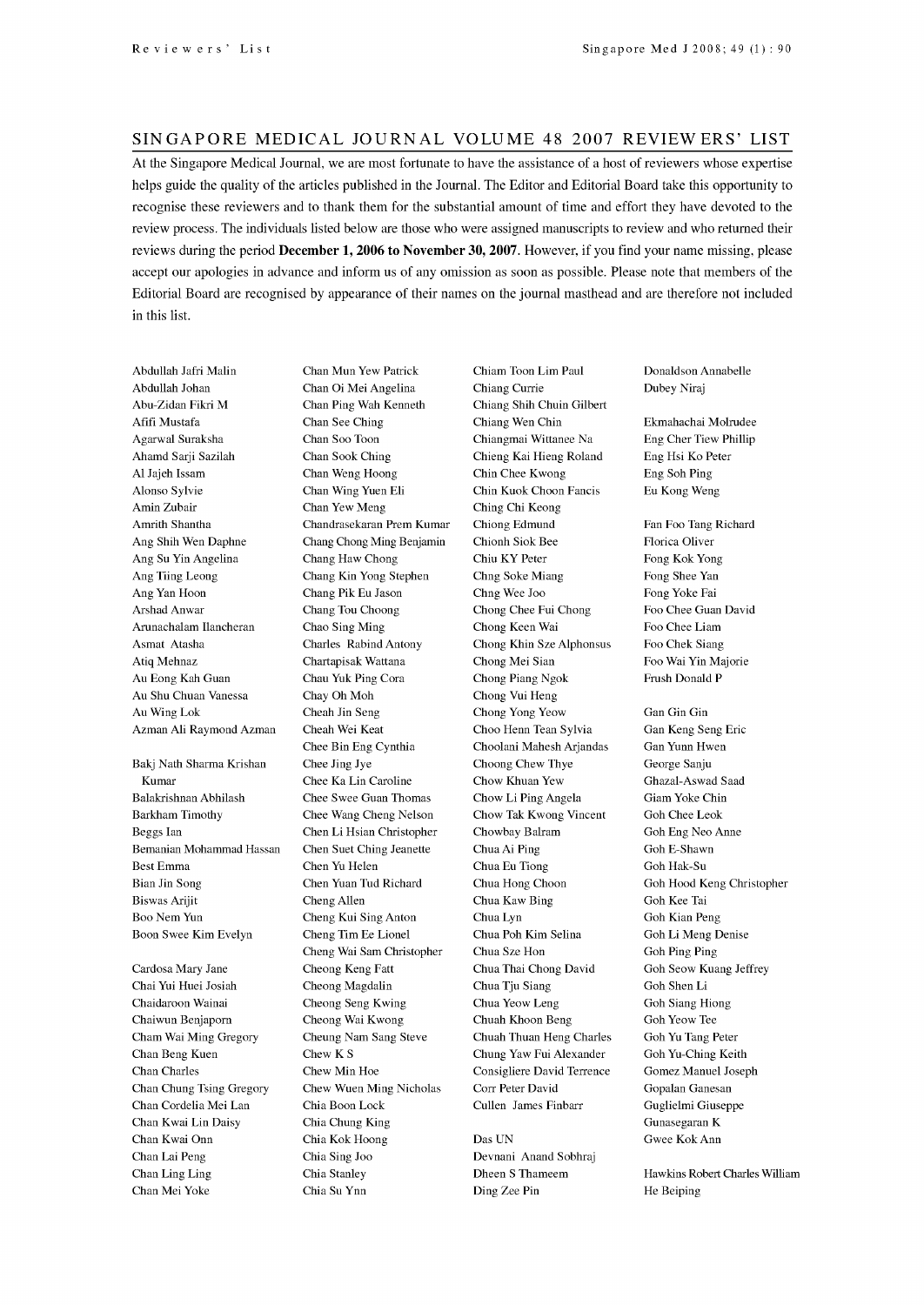Hee Hwan Tak Heng Chin Tiong Heng Wei Jian Kenneth Ho CL Garrett Ho Chee Kong Christopher Ho Chi Shern Bernard Ho Choon Heng Benjamin Ho Kah Ying Selina Ho Lai Yun Ho Ling Ho Teng Swan Juliana Hoe Nan Yuh Michael Hong Alvin Howe Tet Sen Howe Tse Chiang Hsu Ann Ling Anee Hsu Li Fern Hsu Pon Poh Htwe Than Than Hui Hoi Po James Husain Ruby Hussain Syed Fayyaz Hussein Heselynn Hwang Siew Yoong Hwang Siok Gek Jacqueline Hwang Ying Khai Peter Hwang Ying Khee William

Ibrahim Norlinah Mohamed Ibrahim Salleh

Jacobsen Anette Sundford Jap Hee Eng Aliza Jothi Kumar

Kanagalingam Devendra Kanagasuntheram Rajendran Kang Wee Kannusamy Premarani Kaur Charanjit Kek Peng Chin Khan Hafiz TA Khoo Boon Kheng James Khoo Chee Min James Khoo Tan Hoon Seng Khor Christopher Kidon Mona Klima Uwe Knight Louise Koay Choo Kok Koay Saw Lan Koh Boon Chai Mickey Koh Chi Siong Dean Koh Choon Huat Gerald Koh Keng Hee Koh Kia Hui Leonard Koh Kwong Fah Koh Liang Piu Koh Tse Hsien Koh Wan Lin Koh Woon Puay Koh Wun Wu Kenneth Gerard Kok Ying Lung Henry

Kong Po Marn Koo Wen Hsin Kor Ai Ching Kumar Dinesh Kumar Naresh Kumar Rajeev Kumarasinghe Gamini Kurup Asok Kwok Hau Yan Kwok Yew Kai Colin

Lai Fon Min Lai Hwei Meeng Angeline Lai Siang Hui Lam Khee Sien Lam Mun San Lam Paula Lam Shu Lin Laporte Jean Pierre Lau FL Lau Kam On Weber Lau Kwang Fatt Gilbert Lau Pang Cheng David Lau Wai Leong Titus Law Hai Yang Lee Chee Keong Jimmy Lee Cheng Lee Chien Earn Lee Chun Yue Francis Lee Eng Hin Lee Haur Yueh Lee Haw Chou Lee Jen Mai Jeannette Lee Jian Ming Vernon Lee Jiun Lee Kheng Hock Lee Kim En Lee Kim Shang Lee Kok Keong Raymond Lee Kwan Min Victor Lee Lai Heng Lee Lai Kah Lee Leang Tat Lee Pyng Lee Seng Teik Lee Wei Rhen Warren Lee Yee Han Dave Lee Yee Mun Lee Yin Mei Leese Trevor Leo Yee Sin Leong Chi Sern Leslie Leong Chooi Fun Leong Hoe Nam Leong Hoo Kwong Leong Jern Lin Leong Khai Pang Leong Kui Toh Gerard Leong Kwok Fai Mark Leong Samuel Leong Sieu Hon Benjamin Leong Swan Swan Leow Khee Shing Melvin

Leow Yung Hian Lew Eileen Li Man Kay Li Shu Chuen Li Yung Hua Lian Wee Bin Liau Kui Hin Lien Tsung Chien Christopher Liew Choon Fong Stanley Lim Ai Chi Peter Lim Beng Hai Lim Boon Leong Kevin Lim Chee Chong Lionel Lim Chong Teck Lim Chun Leng Michael Lim Chwee Ming Lim Eng Hoe Winston Lim Geok Hoon Lim Heok Seng Lim Huat Chye Peter Lim Ing Haan Lim Jane Lim Jit Fong Lim Kay Kiat Lim Kean Ghee Lim Khong Hee Lim Lee Kiang Julian Lim Li Lim Poh Lian Lim Siew Hua Noelle Louise Lim Soon Thye Lim Su Lin Lim Swee Han Lim Thiam Chye Lim Tow Keang Lim Tow Poh Lim Yen Loo Ling Eng Ang Ling Khoon Lin Ling Lieng Hsi Lingaraj Krishna Lingegowda Pushpalatha B Liow Pei Hsiang Liu Tsun Tsien Liza-Sharmini A Tajudin Lo Chung Man Loh Kia Ee Sheila Loh Lih Ming Loh Ser Keat Loh Raymond Loh Ser Kheng Dale Lincoln Loh Su MIng Yvonne Lojanapiwat Bannakij Look Chee Meng Melvin Louthrenoo Worawit Low Fatt Hoe Adrian Low Guek Hong Jenny Low Hsiu Ling Andrea Low Seng Hooi John Low Sze Chuan Low Wah Yun Low Yee Lu Kuo Sun Peter

Lucas Peter W Lui Hock Foong Luk DK Keith Luman Widjaja Luo Nan Lye Chien Boon David Madhukumar Preetha Magherra Ranjit Gabriel Mahendran Ratha Mark Hon Wah Ignatius Mattar Citra N Mesenas Steven Mohsin Mohammed Munk Peter Loren Mustaffa Rapiaah Nadesan Kasinathan Nagulendran R Nandini Chilagondanahalli Lakshmi Narayana Rao Nather Abdul Aziz bin Mohammed Ng Chin Yuen Steven Ng Chirk Jenn Ng Heng Joo Ng Hua Bak Ivan Ng K Daniel Ng Kee Chong Ng Mah Lee Mary Ng Siok Bian Ng Swee Cheng Ng Wai Hoe Ng Yee Kong Ng Yee Sien Ngan Cheng Lai Cecilia Ngo Su Yin Adeline Oh Boon Ngee Vera Omar Abdul Razakjr Ong Biauw Chi Ong Chiou Li Ong Choo Phaik Caroline Ong Hean Teik Ong Hean Yee

Ong Hock Soo Ong Kian Chung Ong Kian Chung Benjamin Ong Mun Wai Eugene Ong Pang Yeow Gary Ong Seh Hong Ong Seng Chuan Ong Wai Choung Ong Yeok Kein Victor Ooi Choon Jin Ooi Eng Eong Ooi Peng Jin London Lucien Oon Lin Ean Lynette Owlia Mohammad Bagher

Palanisamy Nallasivam Pan Chuan Hsin James Pang Kenny Peter Pang Shiu Ming